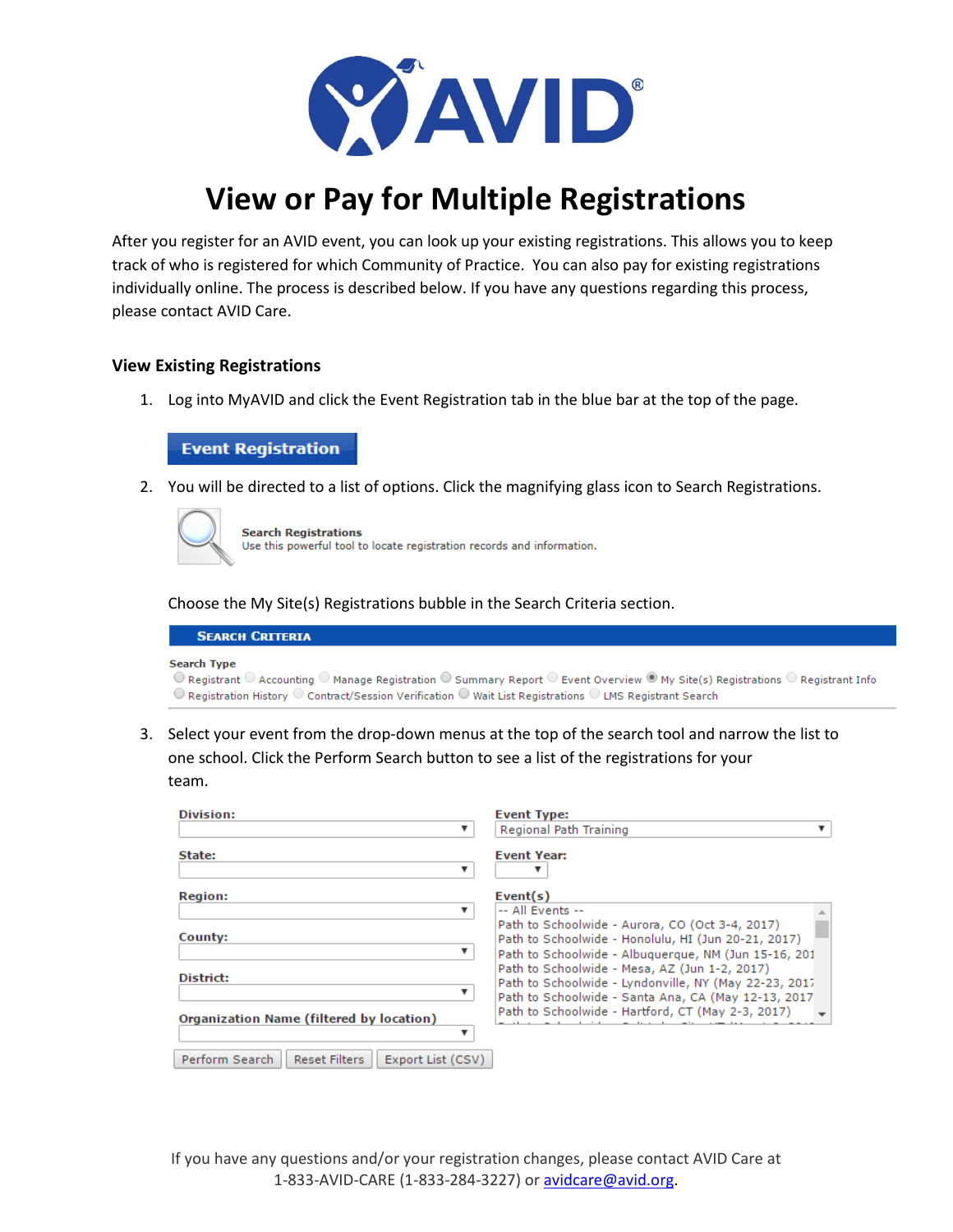

### **Pay for Existing Registrations**

1. Log into MyAVID and click the Event Registration tab in the blue bar at the top of the page.

**Event Registration** 

2. Click Pay for pending registrations.



3. Select the Event Type, Event Year, Event, and Community of Practice from the drop-down menus. You can also type the registration IDs in the Reg ID(s) box. Click Perform Search to find the names of the registrants for whom you would like to apply payment.

**Event Registration :: Registration Payment Tool** 

| <b>Event Type:</b><br>۰                | ٠ | Event Year: Reg ID(s): [Separate with commas] |
|----------------------------------------|---|-----------------------------------------------|
| <b>Events:</b>                         |   |                                               |
| Strands:                               |   | ۰                                             |
| Perform Search<br><b>Reset Filters</b> |   |                                               |

4. Select the boxes next to the correct names.

|      |                                   | <b>SEARCH RESULTS</b>             |                      |                                                                   |                 |                                                     |                                              |                                                                             |                                                         |              |
|------|-----------------------------------|-----------------------------------|----------------------|-------------------------------------------------------------------|-----------------|-----------------------------------------------------|----------------------------------------------|-----------------------------------------------------------------------------|---------------------------------------------------------|--------------|
|      | 5 active record(s).<br>Select All | De-Select All                     |                      |                                                                   |                 |                                                     |                                              |                                                                             |                                                         |              |
|      |                                   |                                   |                      | <b>Job Title</b>                                                  | <b>District</b> | Site                                                | Event                                        | <b>Strand</b>                                                               |                                                         | <b>Total</b> |
| Edit | Reg. ID                           | Reg. Date                         | <b>Name</b>          |                                                                   |                 |                                                     |                                              |                                                                             | <b>Location / Room</b>                                  |              |
| ø    | 683881                            | 5/29/2019<br>4:10:34<br><b>DM</b> | Vargas,<br>Edgar     | Temporary<br><b>AVID Care</b><br>Customer<br>Service<br>Assistant |                 | AVID<br>Center<br>- San<br>Diego<br>Office          | 2019-<br>Philadelphia<br>Summer<br>Institute | Student<br><b>Success</b>                                                   | Philadelphia Marriott<br>Downtown[Franklin Hall<br>3/41 | \$3.00       |
| W)   | 683882                            | 5/29/2019<br>4:11:22<br><b>DM</b> | Reyna.<br>Cynthia    | Administrative<br>Assistant II.<br>Events                         |                 | <b>AVID</b><br>Center<br>$-$ San<br>Diego<br>Office | 2019.<br>Philadelphia<br>Summer<br>Institute | <b>AVID</b><br>Elementary:<br>Foundations<br>Implementation<br>(Grades K-2) | Philadelphia Marriott<br>Downtown[Franklin Hall<br>81   | \$3.00       |
| W)   | 683879                            | 5/29/2019<br>4:09:22<br>PM        | Salas,<br>Mariana    | Registration<br>Coordinator                                       |                 | AVID<br>Center<br>$-$ San<br>Diego<br>Office        | 2019-<br>Philadelphia<br>Summer<br>Institute | Tutorology                                                                  | Philadelphia Marriott<br>Downtown[Independence<br>нлит  | \$3.00       |
| Ñ,   | 683880                            | 5/29/2019<br>4:09:49<br>PM        | Salgado,<br>Jorge    | <b>AVID Care</b><br>Support<br>Specialist                         |                 | <b>AVID</b><br>Center<br>- San<br>Diego<br>Office   | 2019-<br>Philadelphia<br>Summer<br>Institute | <b>AVID</b><br>Elementary:<br><b>STEM</b>                                   | Pennsylvania Convention<br>Center[Room 108 B]           | \$3.00       |
| 团    | 683883                            | 5/29/2019<br>4:12:12<br><b>PM</b> | Valenzuela.<br>Dalia | Temporary<br>Events<br>Registration<br>Assistant                  |                 | AVID<br>Center<br>$-$ San<br>Diego<br>Office        | 2019-<br>Philadelphia<br>Summer<br>Institute | Essential<br><b>Academic Skills</b><br>for College<br>Readiness             | Philadelphia Marriott<br>Downtown[Room 407]             | \$3.00       |
|      | <b>Select All</b>                 | De-Select All                     |                      |                                                                   |                 |                                                     |                                              |                                                                             |                                                         |              |